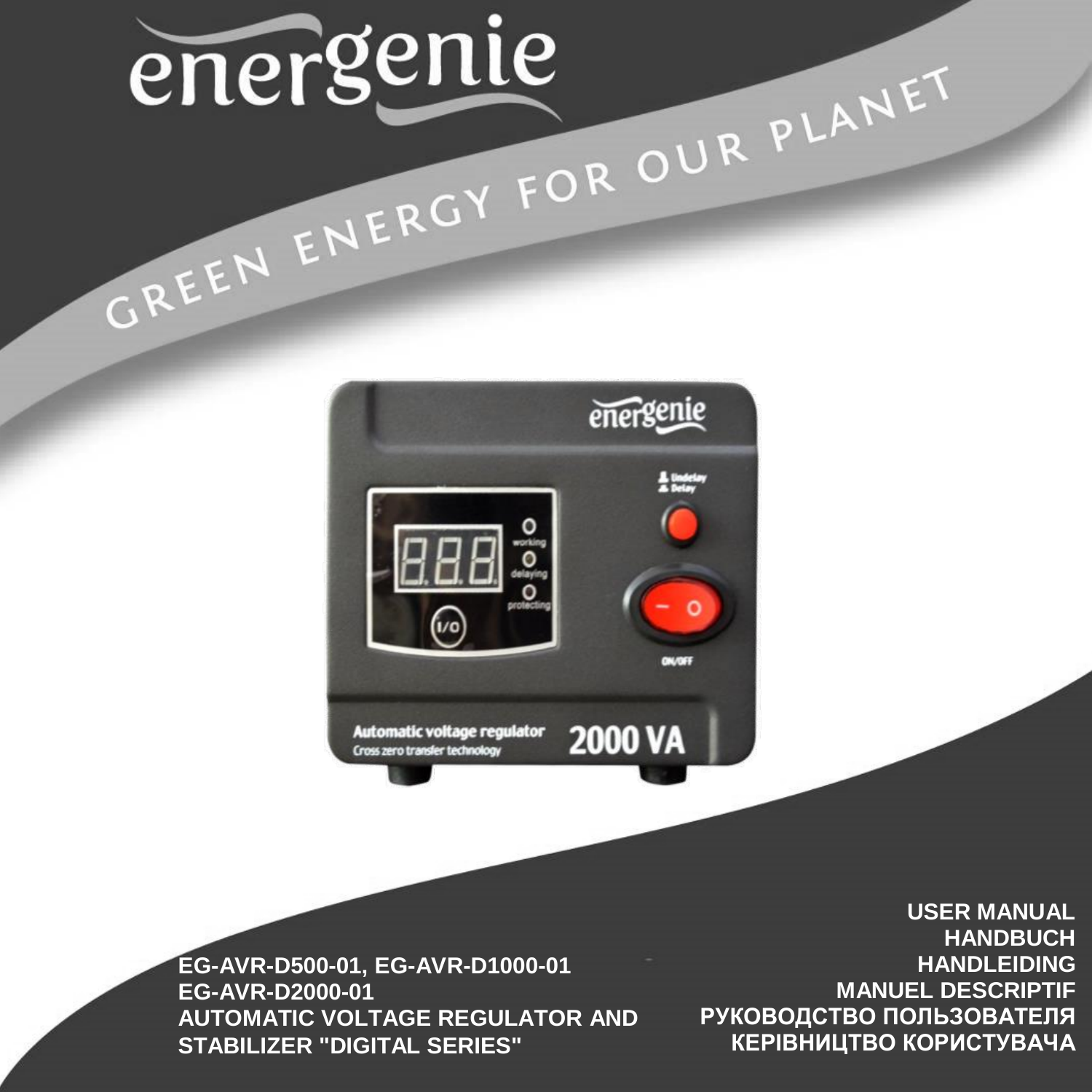

**Automatic voltage regulator and stabilizer "Digital Series" Automatischer AC Spannungsregler und Stabilisator, LCD Automatische spanningsregelaar "Digital Series" Regulateur & stabilisateur de courant, LCD Автоматический регулятор и стабилизатор напряжения переменного тока Автоматичний регулятор і стабілізатор напруги змінного струму**



# **Features**

- Automatic voltage regulator (AVR) and stabilizer
- Pure sinusoidal AC wave form
- Full metal cabinet with LED voltage display
- MCU controlled circuit provides precision output
- Zero cross transfer technology
- High efficiency toroidal transformer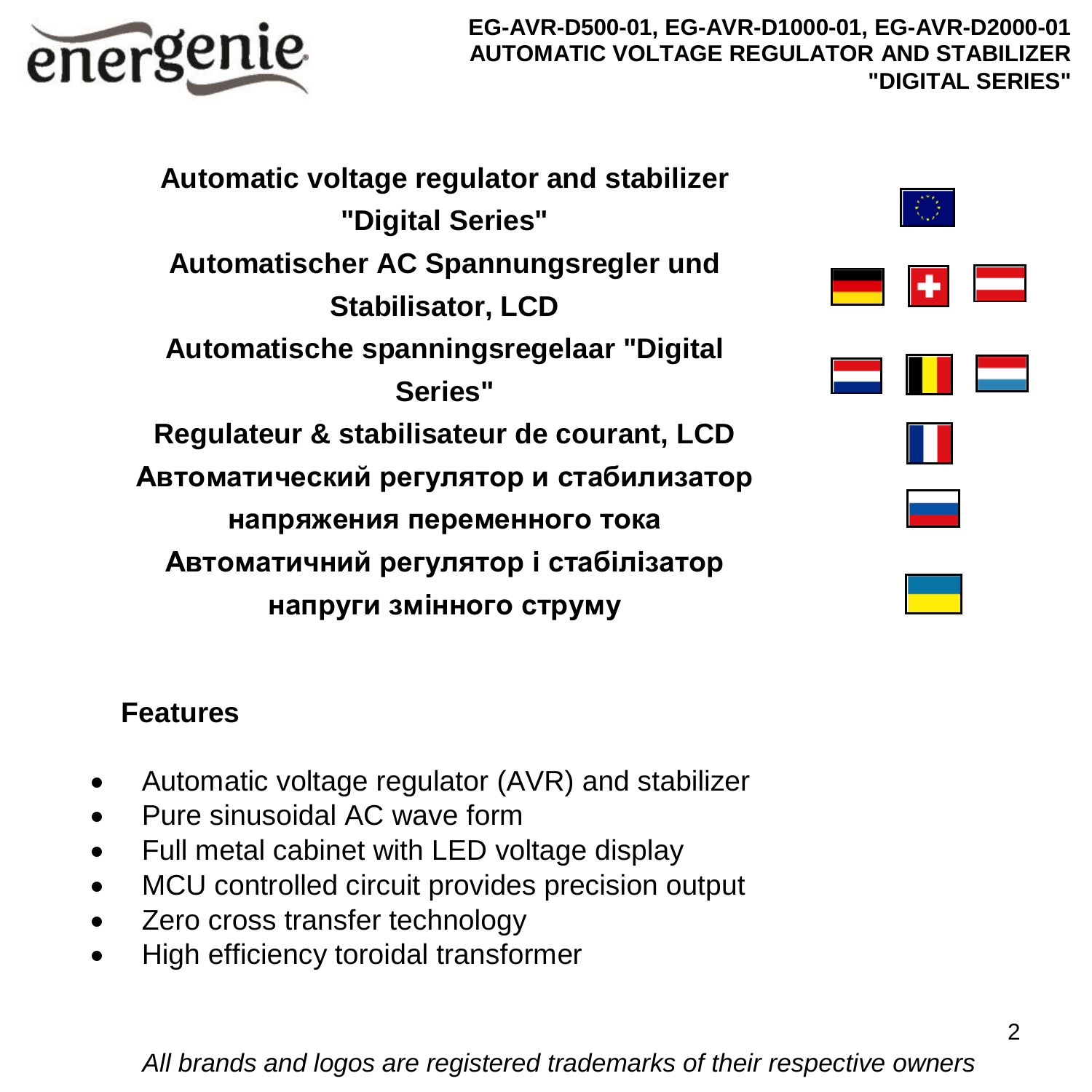

 Full protection: over voltage, under voltage, overheat, short circuit, and overload

# **Specifications**

- AVR type: single phase relay
- Selectable delay time: 6 s, 180 s
- $\bullet$  Input: AC 140 260 V, 50 Hz / 60 Hz  $\pm$  10%
- Output: AC 220 V  $\pm$  8%, 50 Hz / 60 Hz
- Protection: undervoltage, overvoltage, short circuit
- Operating conditions: 0°C~40°C, at humidity 10~90%RH non condensing

| model           | Power:          | Weight: | Dimensions:     | Sockets    |
|-----------------|-----------------|---------|-----------------|------------|
| EG-AVR-D500-01  | 500VA (300 W)   | 2.6 kg  | 210 x 140 x 118 | 1 x Schuko |
| EG-AVR-D1000-01 | 1000VA (600 W)  | 3.3 kg  | 210 x 140 x 118 | 1 x Schuko |
| EG-AVR-D2000-01 | 2000VA (1200 W) | 5.1 kg  | 240 x 160 x 118 | 2 x Schuko |

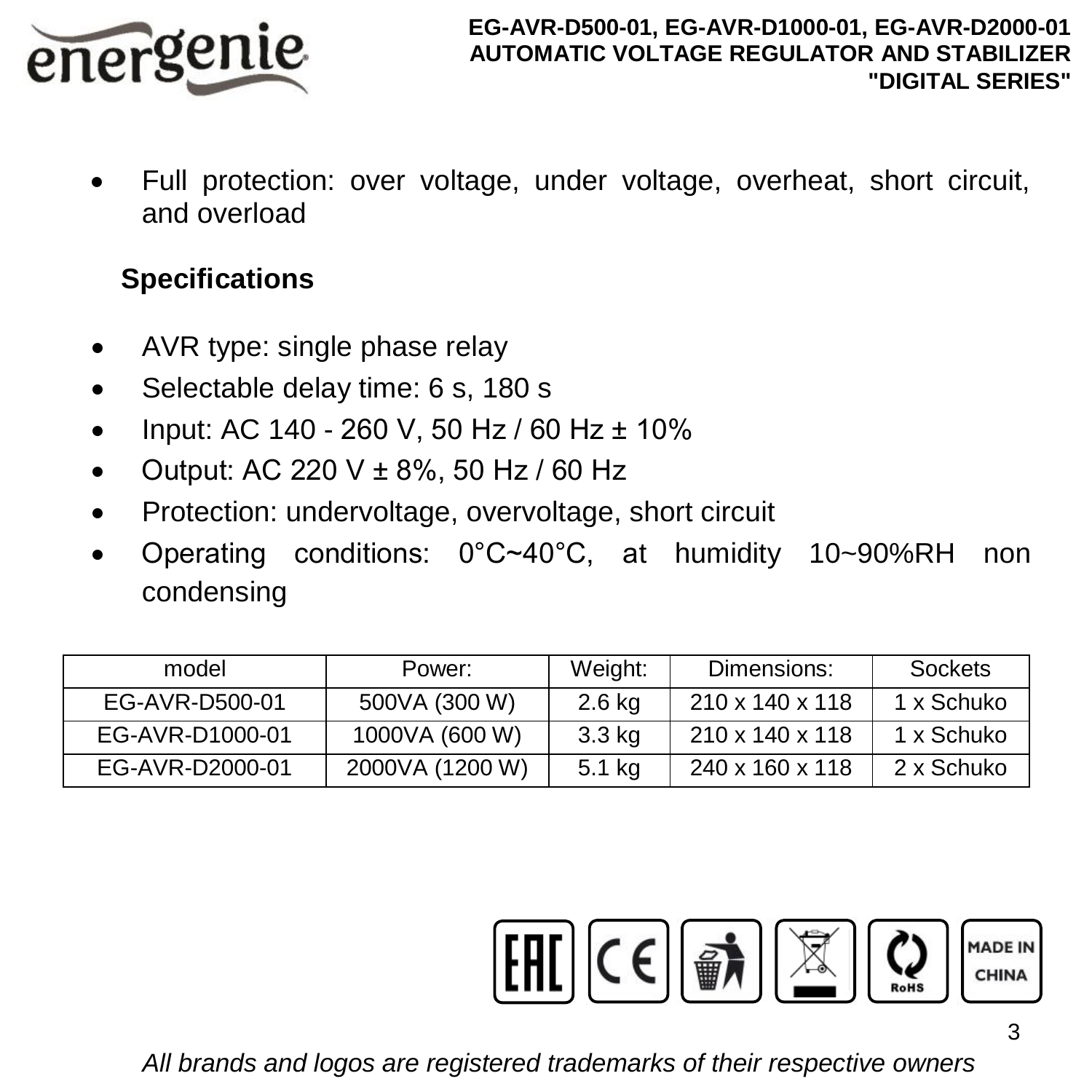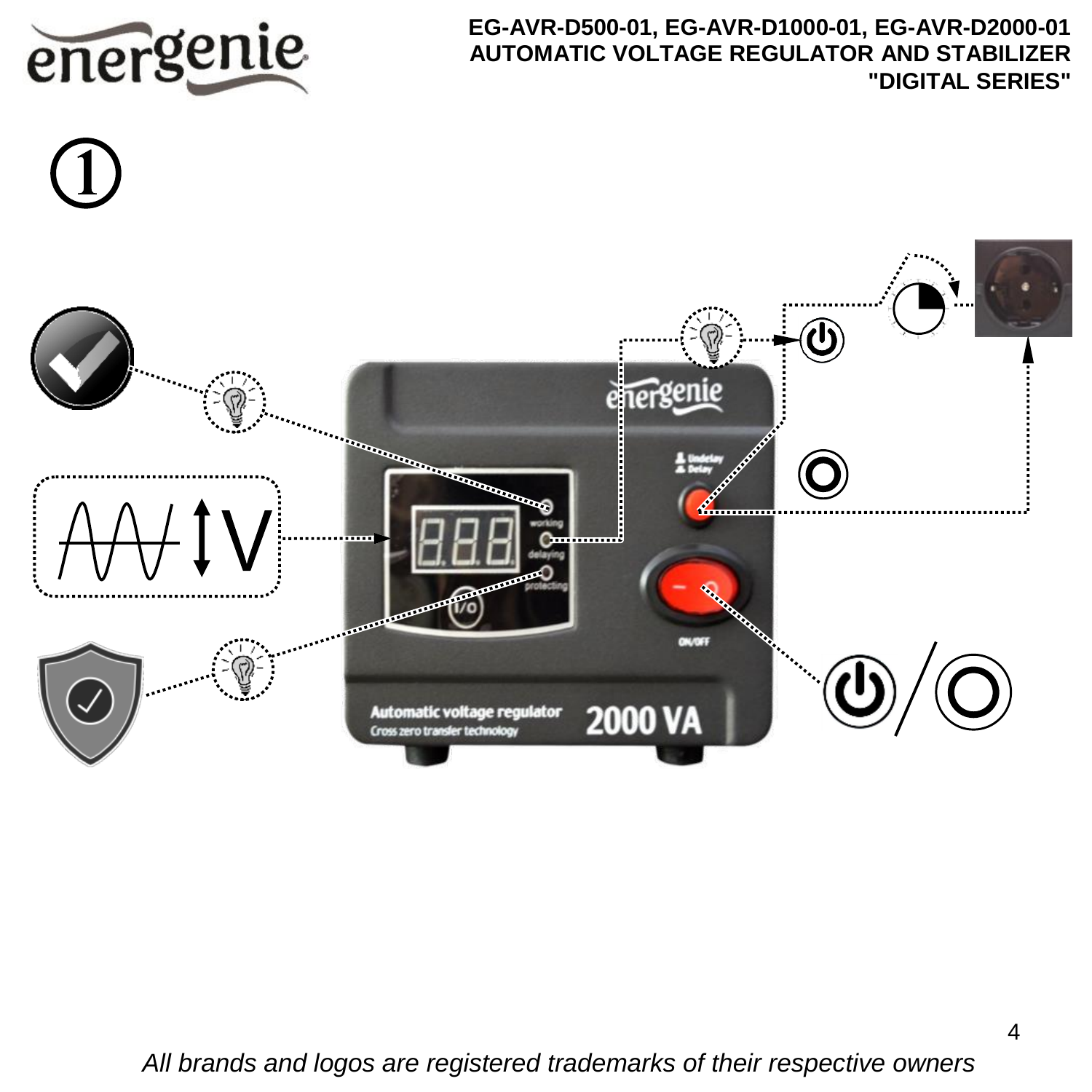

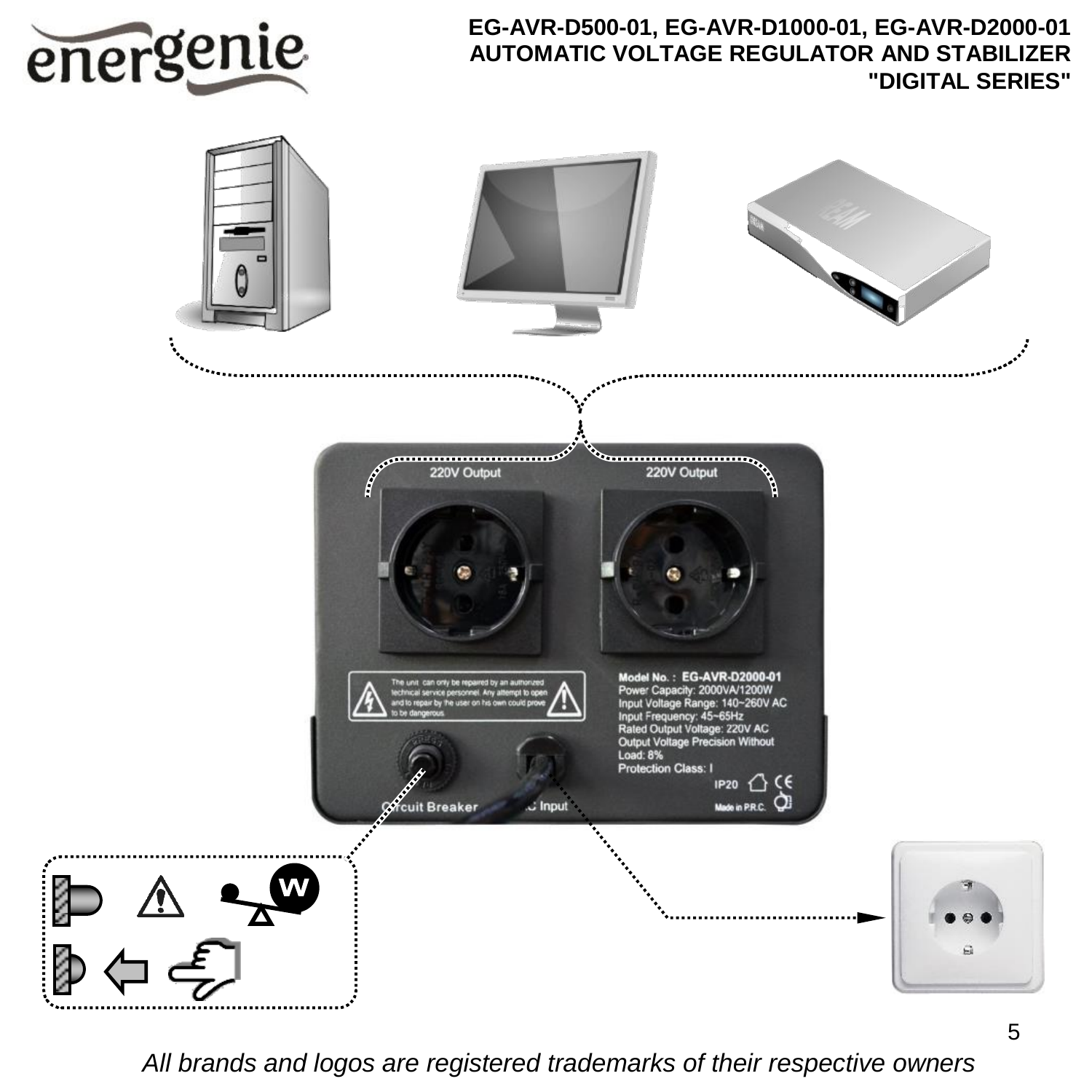

This product is tested and complies with the essential requirements of the laws of member states concerning LVD(2006/95/EC), EMC(2004/108/EC). The CE declaration can be found under [www.gembird.eu](http://www.gembird.eu/)

Dieses Produkt wurde getestet und stimmt mit den grundlegenden Anforderungen der Richtlinie LVD(2006/95/EC), EMC(2004/108/EC) überein. Die Konformitätserklärung kann auf unserer Webseite [www.gembird.de](http://www.gembird.de/) heruntergeladen werden

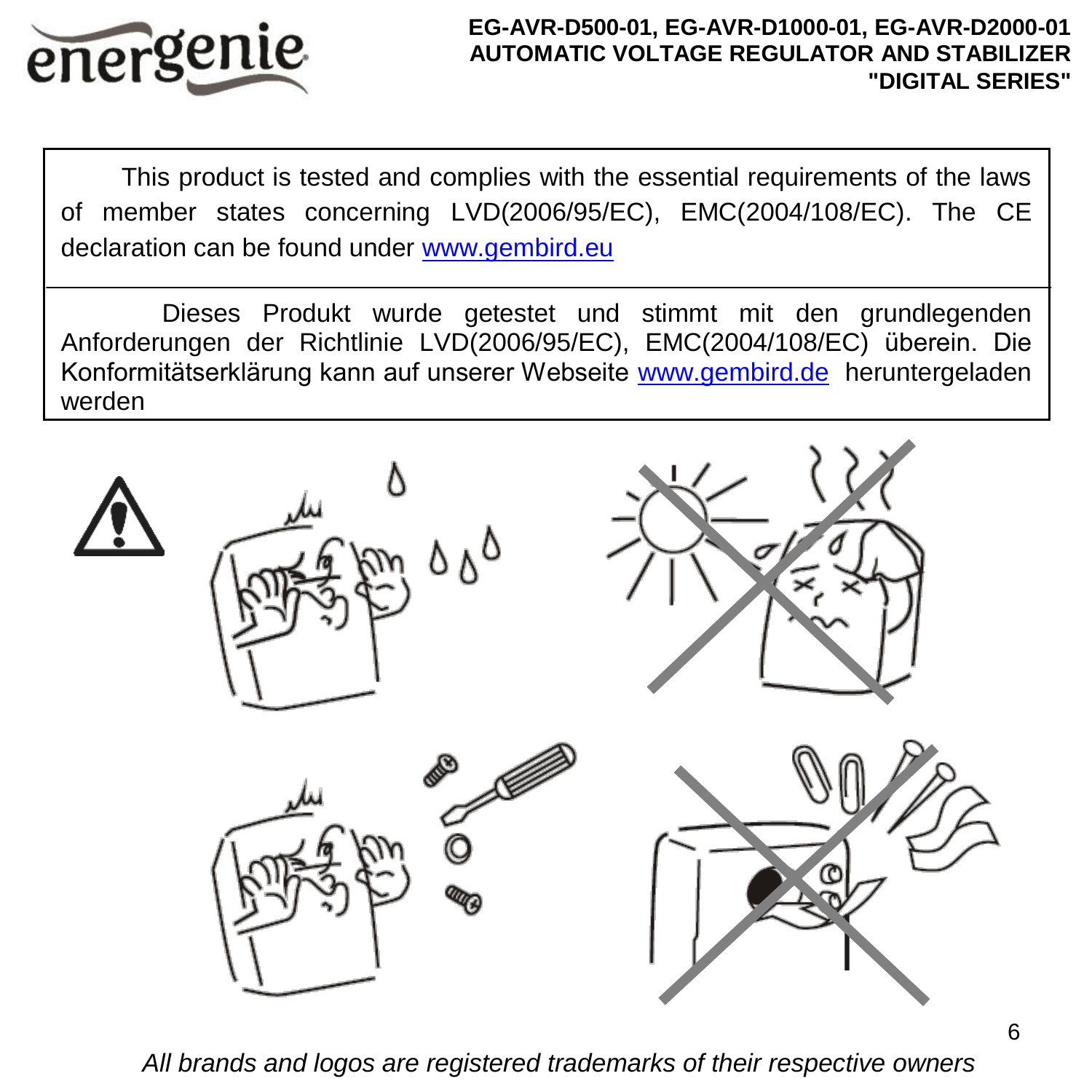

| Waste disposal:                                                                                                                                                                                                                                                                                                                                                 | Entsorgungshinweise:                                                                                                                                                                                                                                                                                                                             |  |
|-----------------------------------------------------------------------------------------------------------------------------------------------------------------------------------------------------------------------------------------------------------------------------------------------------------------------------------------------------------------|--------------------------------------------------------------------------------------------------------------------------------------------------------------------------------------------------------------------------------------------------------------------------------------------------------------------------------------------------|--|
|                                                                                                                                                                                                                                                                                                                                                                 |                                                                                                                                                                                                                                                                                                                                                  |  |
| Do not deposit this equipment with the<br>household waste. Improper disposal can harm<br>both the environment and human health. For<br>Information about waste collection facilities for<br>used electrical and electronic devices, please<br>contact your city council or an authorized<br>company for the disposal of electrical and<br>electronic equipment. | Werfen Sie dieses Gerät nicht in den<br>Hausmüll. Unsachgemäße Entsorgung kann<br>sowohl der Umwelt als auch der menschlichen<br>Gesundheit<br>schaden. Informationen<br>zu<br>Sammelstellen für Altgeräte erhalten Sie bei<br>Ihrer Stadtverwaltung oder einer autorisierten<br>Stelle für die Entsorgung von Elektro-und<br>Elektronikgeräten. |  |
| Richtlijnen m.b.t. afvalverwerking                                                                                                                                                                                                                                                                                                                              | Traitement des déchets:                                                                                                                                                                                                                                                                                                                          |  |
|                                                                                                                                                                                                                                                                                                                                                                 |                                                                                                                                                                                                                                                                                                                                                  |  |
| Batterijen en accu's dienen als klein-<br>chemisch afval afgeleverd te worden bij<br>afvalverzamelpunten<br>toegewezen<br>(zie<br>www.afvalgids.nl). U dient ervoor te zorgen                                                                                                                                                                                   | Ne jetez pas cet appareil dans les déchets<br>domestiques. Un traitement inapproprié peut<br>être dommageable à l'environnement et à la<br>santé humain.                                                                                                                                                                                         |  |
| dat de batterijen/accu's leeg zijn en dus geen<br>stroom meer kunnen leveren. Let op, de<br>batterijen/accu's dienen<br>onbeschadigd<br>ingeleverd te worden.                                                                                                                                                                                                   | Vous trouvez des informations sur les centres<br>de rassemblement des appareils vieux chez<br>l'administration municipale ou                                                                                                                                                                                                                     |  |
| Gooi dit product niet weg in uw vuilnisbak. Dit<br>kan zowel het milieu als de menselijke<br>gezondheid schade toebrengen. Informatie<br>over het inleveren van dit product kunt u<br>inwinnen bij uw gemeentelijke vuilnisdienst of<br>andere geautoriseerde instelling in uw buurt.                                                                           | chez un centre autorisé pour le traitement des<br>appareils électriques ou électroniques.                                                                                                                                                                                                                                                        |  |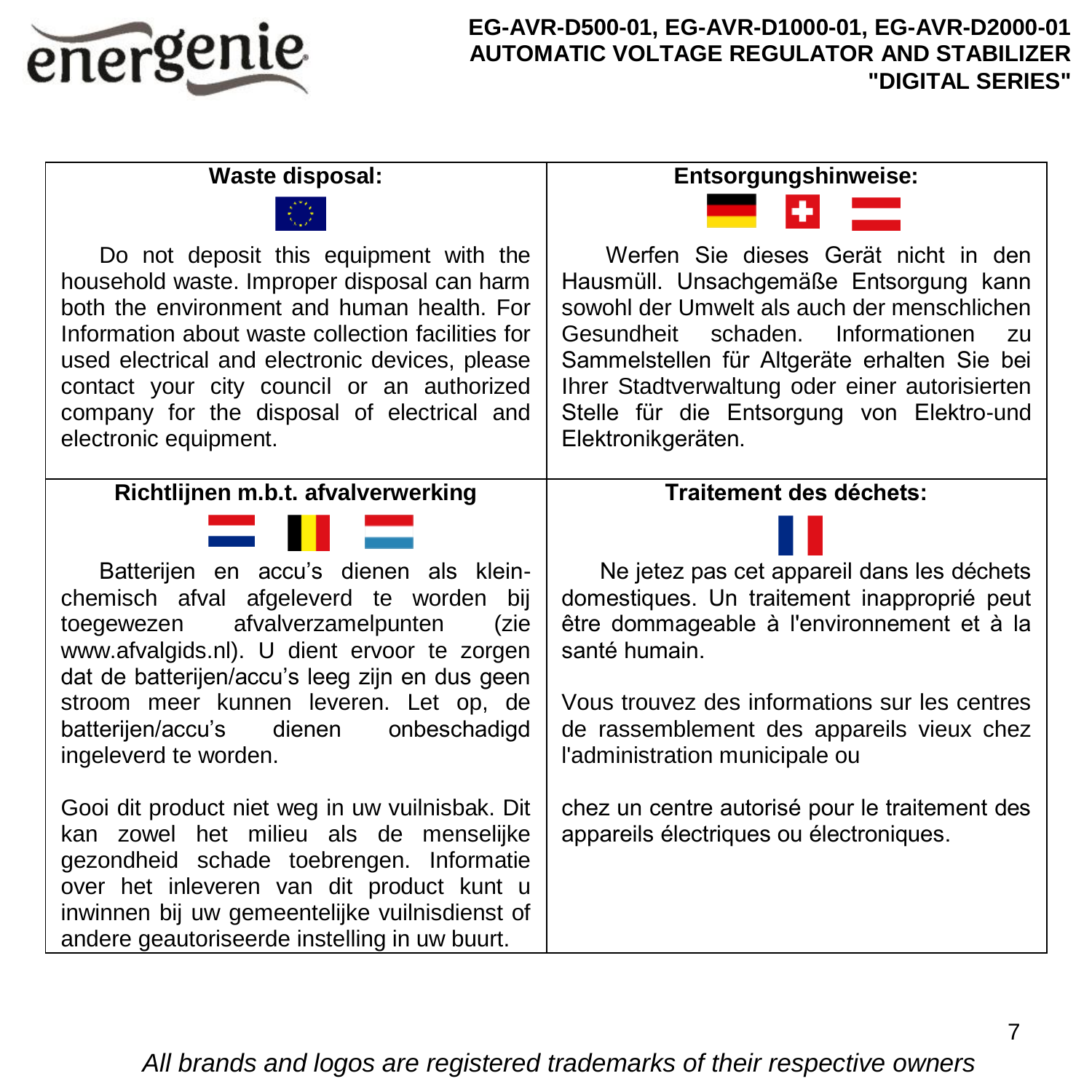

| <b>WARRANTY CONDITIONS</b>                                                                                                                                                                                                                                                                                                                                                                                                                                                                                                                                                                                                                                                                                                                                                                                                                                                                                                                                                                                                                                | <b>GARANTIE BEDINGUNGEN</b>                                                                                                                                                                                                                                                                                                                                                                                                                                                                                                                                                                                                                                                                                                                                                                                                                                                                                           |  |
|-----------------------------------------------------------------------------------------------------------------------------------------------------------------------------------------------------------------------------------------------------------------------------------------------------------------------------------------------------------------------------------------------------------------------------------------------------------------------------------------------------------------------------------------------------------------------------------------------------------------------------------------------------------------------------------------------------------------------------------------------------------------------------------------------------------------------------------------------------------------------------------------------------------------------------------------------------------------------------------------------------------------------------------------------------------|-----------------------------------------------------------------------------------------------------------------------------------------------------------------------------------------------------------------------------------------------------------------------------------------------------------------------------------------------------------------------------------------------------------------------------------------------------------------------------------------------------------------------------------------------------------------------------------------------------------------------------------------------------------------------------------------------------------------------------------------------------------------------------------------------------------------------------------------------------------------------------------------------------------------------|--|
|                                                                                                                                                                                                                                                                                                                                                                                                                                                                                                                                                                                                                                                                                                                                                                                                                                                                                                                                                                                                                                                           |                                                                                                                                                                                                                                                                                                                                                                                                                                                                                                                                                                                                                                                                                                                                                                                                                                                                                                                       |  |
| The receipt must clearly list the date of purchase<br>and the part number, in addition it should be<br>printed. Keep the receipt for the entire warranty<br>period since it is required for all warranty claims.<br>During the warranty period the defective items<br>will be credited, repaired or replaced at the<br>manufacturer's expense. Work carried out under<br>the warranty neither extends the warranty period<br>nor starts a new warranty period. The<br>manufacturer reserves the right to void any<br>warranty claim for damages or defects due to<br>misuse, abuse or external impact (falling down,<br>impact, ingress of water, dust, contamination or<br>break). Wearing parts (e.g. rechargeable<br>batteries) are excluded from the warranty. Upon<br>receipt of the RMA goods, Gembird Europe B.V.<br>reserves the right to choose between<br>replacement of defective goods or issuing a<br>credit note. The credit note amount will always be<br>calculated on the basis of the current market<br>value of the defective products | Die Garantie beträgt 24 Monate ab<br>Verkaufsdatum an den Endverbraucher. Das<br>Kaufdatum und der Gerätetyp sind durch eine<br>maschinell erstellte Kaufquittung zu belegen.<br>Bitte bewahren Sie Ihren Kaufbeleg daher für die<br>Dauer der Garantie auf, da er Voraussetzung für<br>eine eventuelle Reklamation ist. Innerhalb der<br>Garantiezeit werden alle Mängel, wahlweise<br>durch den Hersteller entweder durch<br>Instandsetzung, Austausch mangelhafter Teile<br>oder im Austausch, behoben. Die Ausführung der<br>Garantieleistung bewirkt weder eine<br>Verlängerung noch einen Neubeginn der<br>Garantiezeit.<br>Eine Garantieleistung entfällt für Schäden oder<br>Mängel die durch unsachgemäße Handhabung<br>oder durch äußere Einwirkung (Sturz, Schlag,<br>Wasser, Staub, Verschmutzung oder Bruch)<br>herbeigeführt wurden. Verschleißteile (z.B.<br>Akkus) sind von der Garantie ausgenommen. |  |
| Gembird Europe B.V.<br>Wittevrouwen 56, 1358CD Almere, The<br>Netherlands<br>www.gembird.nl/service<br>support@gmb.nl                                                                                                                                                                                                                                                                                                                                                                                                                                                                                                                                                                                                                                                                                                                                                                                                                                                                                                                                     | <b>GEMBIRD Deutschland GmbH</b><br>Coesterweg 45, 59494 Soest, Deutschland<br>www.gembird.de<br>Wenn Sie Hilfe im Umgang mit unseren Produkten<br>benötigen, können Sie uns kostenlos via E-Mail an<br>support@gembird.de oder über unser Hilfe-Forum<br>erreichen: http://gembird-support.de/                                                                                                                                                                                                                                                                                                                                                                                                                                                                                                                                                                                                                        |  |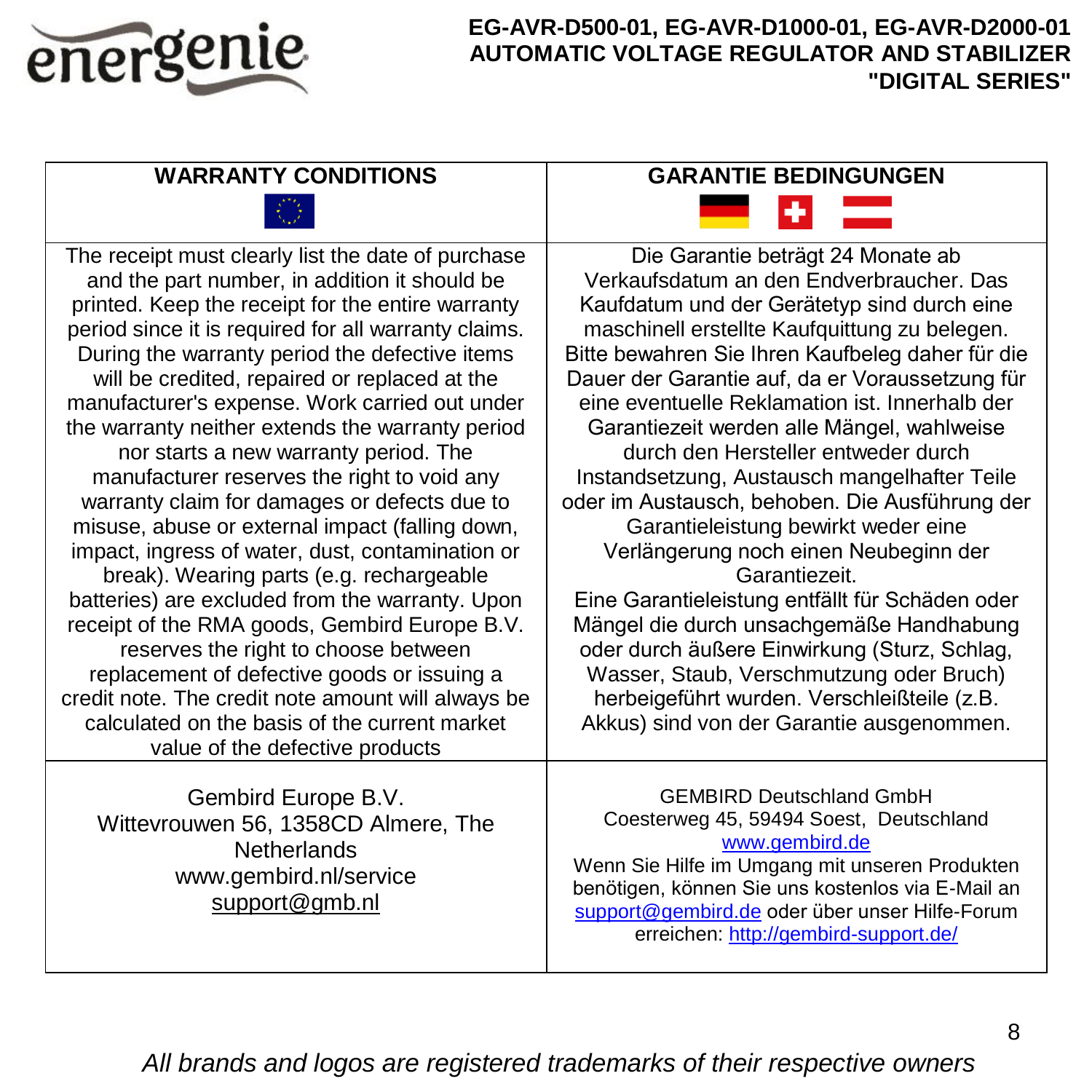

| <b>GARANTIE VOORWAARDEN</b>                                                                                                                                                                                                                                                                                                                                                                                                                                                                                                                                                                                                                                                                                                                                                                                                                                                                                                                                                                                                                                                             | <b>CONDITIONS DE GARANTIE</b>                                                                                                                                                                                                                                                                                                                                                                                                                                                                                                                                                                                                                                                                                                                                                                                                                                                                                                                                                                                                                                                                                                                                                                                       |  |
|-----------------------------------------------------------------------------------------------------------------------------------------------------------------------------------------------------------------------------------------------------------------------------------------------------------------------------------------------------------------------------------------------------------------------------------------------------------------------------------------------------------------------------------------------------------------------------------------------------------------------------------------------------------------------------------------------------------------------------------------------------------------------------------------------------------------------------------------------------------------------------------------------------------------------------------------------------------------------------------------------------------------------------------------------------------------------------------------|---------------------------------------------------------------------------------------------------------------------------------------------------------------------------------------------------------------------------------------------------------------------------------------------------------------------------------------------------------------------------------------------------------------------------------------------------------------------------------------------------------------------------------------------------------------------------------------------------------------------------------------------------------------------------------------------------------------------------------------------------------------------------------------------------------------------------------------------------------------------------------------------------------------------------------------------------------------------------------------------------------------------------------------------------------------------------------------------------------------------------------------------------------------------------------------------------------------------|--|
|                                                                                                                                                                                                                                                                                                                                                                                                                                                                                                                                                                                                                                                                                                                                                                                                                                                                                                                                                                                                                                                                                         |                                                                                                                                                                                                                                                                                                                                                                                                                                                                                                                                                                                                                                                                                                                                                                                                                                                                                                                                                                                                                                                                                                                                                                                                                     |  |
| Op de aankoopbon moeten de aankoopdatum en<br>productomschrijving duidelijk vermeld staan.<br>Gelieve de aankoopbon de gehele<br>garantieperiode te bewaren, deze is ten alle<br>tijden benodigd voor alle garantie aanspraken.<br>Tijdens de garantieperiode zullen alle gebreken<br>verholpen of vervangen worden door de fabrikant<br>d.m.v. reparatie, omruiling van het defecte<br>onderdeel of het gehele apparaat. Aanspraken<br>tijdens de garantieperiode leiden niet tot<br>verlenging hiervan. Garantieaanspraak vervalt bij<br>schade of gebreken die ontstaan zijn door<br>oneigenlijk gebruik, misbruik of invloeden van<br>buitenaf (vallen, stoten, water, stof, vuil of<br>breken). Slijtagegevoelige onderdelen (b.v.<br>batterijen) zijn uitgesloten van garantie. Bij<br>ontvangst van de RMA goederen behoudt<br>Gembird zich het recht om te kiezen tussen<br>vervanging van de defecte waren of het uitgeven<br>van een kreditnota. Het bedrag van de kreditnota<br>zal altijd gecalculeerd zijn op basis van de<br>huidige marktprijs voor het defecte produkt. | Le talon de garantie doit énumérer clairement la date<br>d'achat et le type d'appareil.<br>Conservez le reçu d'achat pendant toute la durée de la<br>garantie car elle est nécessaire pour toute réclamation.<br>Au cours de la période de garantie tous les défauts<br>doivent être remplacé aux frais du fabricant, soit par la<br>réparation ou la remplacement de la pièce défectueuse<br>ou l'ensemble du produit.<br>Les travaux effectués sous garantie ne prolongent pas la<br>période de garantie ni ne commencent pas une nouvelle<br>période de garantie.<br>Le fabricant se réserve le droit d'annuler toute demande<br>de garantie pour les dommages ou défauts dus à une<br>mauvaise utilisation, abus ou les effets externes (chute,<br>choc, pénétration de l'eau, la poussière, etc).<br>Les pièces d'usure (par exemple les piles rechargeables)<br>sont exclus de la garantie.<br>Dès réception de la marchandise sous garantie, le SAV<br>de Gembird Europe BV se réserve le droit de choisir<br>entre le remplacement des produits défectueux ou de<br>délivrer un avoir.<br>Le montant d'avoir sera toujours calculée sur la base de<br>la valeur actuelle du marché des produits défectueux. |  |
|                                                                                                                                                                                                                                                                                                                                                                                                                                                                                                                                                                                                                                                                                                                                                                                                                                                                                                                                                                                                                                                                                         | Gembird Europe B.V.                                                                                                                                                                                                                                                                                                                                                                                                                                                                                                                                                                                                                                                                                                                                                                                                                                                                                                                                                                                                                                                                                                                                                                                                 |  |
| Gembird Europe B.V.<br>Wittevrouwen 56, 1358CD Almere, The Netherlands                                                                                                                                                                                                                                                                                                                                                                                                                                                                                                                                                                                                                                                                                                                                                                                                                                                                                                                                                                                                                  | Wittevrouwen 56<br>1358CD Almere, The Netherlands                                                                                                                                                                                                                                                                                                                                                                                                                                                                                                                                                                                                                                                                                                                                                                                                                                                                                                                                                                                                                                                                                                                                                                   |  |
| www.gembird.nl/service<br>helpdesk@gembird.nl                                                                                                                                                                                                                                                                                                                                                                                                                                                                                                                                                                                                                                                                                                                                                                                                                                                                                                                                                                                                                                           | www.gembird.nl/support<br>support@qmb.nl                                                                                                                                                                                                                                                                                                                                                                                                                                                                                                                                                                                                                                                                                                                                                                                                                                                                                                                                                                                                                                                                                                                                                                            |  |
| Tel: 0900-GEMBIRD                                                                                                                                                                                                                                                                                                                                                                                                                                                                                                                                                                                                                                                                                                                                                                                                                                                                                                                                                                                                                                                                       | +33(0) 251 404849                                                                                                                                                                                                                                                                                                                                                                                                                                                                                                                                                                                                                                                                                                                                                                                                                                                                                                                                                                                                                                                                                                                                                                                                   |  |
| (€ 0,25 p/m binnen Nederland, exclusief mobiele<br>telefoonkosten)                                                                                                                                                                                                                                                                                                                                                                                                                                                                                                                                                                                                                                                                                                                                                                                                                                                                                                                                                                                                                      | Prix d'appel depuis telephone fixe Pays-Bas : 0.15 euro / min<br>Prix d'appel depuis telephone mobile / autre pays - selon<br>operateur                                                                                                                                                                                                                                                                                                                                                                                                                                                                                                                                                                                                                                                                                                                                                                                                                                                                                                                                                                                                                                                                             |  |